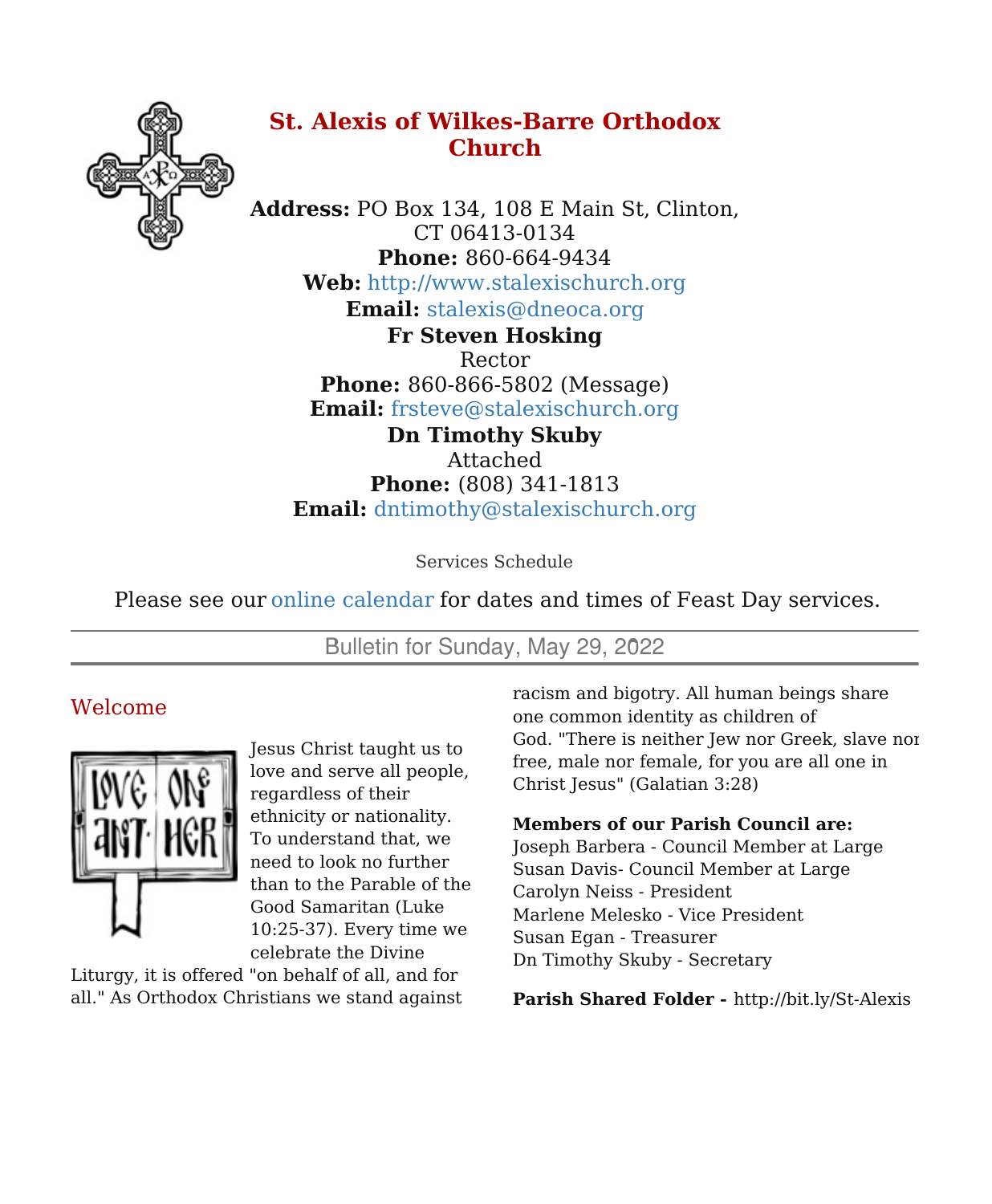### **Parish Members' Directory** -

https://stalexischurch.sharepoint.com (See Fr Steven for login information)

### **Pastoral Care - General Information**

Emergency Sick Calls can be made at any time. Please call Fr Steven at (860) 866-5802, when a family member is admitted to the hospital.

Anointing in Sickness: The Sacrament of Unction is available in Church, the hospital, or your home, for anyone who is sick and suffering, however severe.

Marriages and Baptisms require early planning, scheduling and selections of sponsors (crown bearers or godparents). See Father before booking dates and reception halls!

Funerals are celebrated for practicing Orthodox Christians. Please see Father for details. The Church opposes cremation; we cannot celebrate funerals for cremations.

## Announcements

OCMC is pleased to announce an active search for the position of Missionary Director!

We are seeking a strong, confident, strategic, and ambitious leader with a deep desire to see lives transformed, the Gospel spread, and churches established throughout the world.

It's preferred that the candidate have: - A minimum of 3 years' prior service as an overseas missionary

- A degree in missiology, or a willingness to engage in further study in the field

- An Orthodox Christian theological education

For more information, click the link below and see if this might be a good fit for you!

https://www.ocmc.org/hiring-missionarydirector

### **Confession and Communion**

Over the past two years, because of COVID, under the direction of our Metropolitan, canons for confession and communion were relaxed. Now that we have returned to relative normalicy, I would like us to return to the expectations that regular participation in confession and communion are the norm.

In his first letter to the Corinthians, St Paul writes, "Whoever, therefore, eats the bread or drinks the cup of the Lord in and unworthy manner will be answerable for the body and blood of the Lord. Examine yourselves, and only then eat of the breat and drink of the cup" 1 Cor 11:27,28. St Paul exhorts us to be sure that we partake of the body and blood in a *worthy* manner, through *examining* one's self i.e. through confession. Now, do to covid restrictions, and the concern for everyone's health, there are members of this community who have not taken confession for over a year. You are encouraged to make arrangements to partake of this sacrament as soon as possible, particularly if you plan to recieve communion. We have the feast of Ascension and Pentecost coming up, please prepare for these feasts! We also have the Apostle's Fast, in which it would be appropriate to think about offering your confession.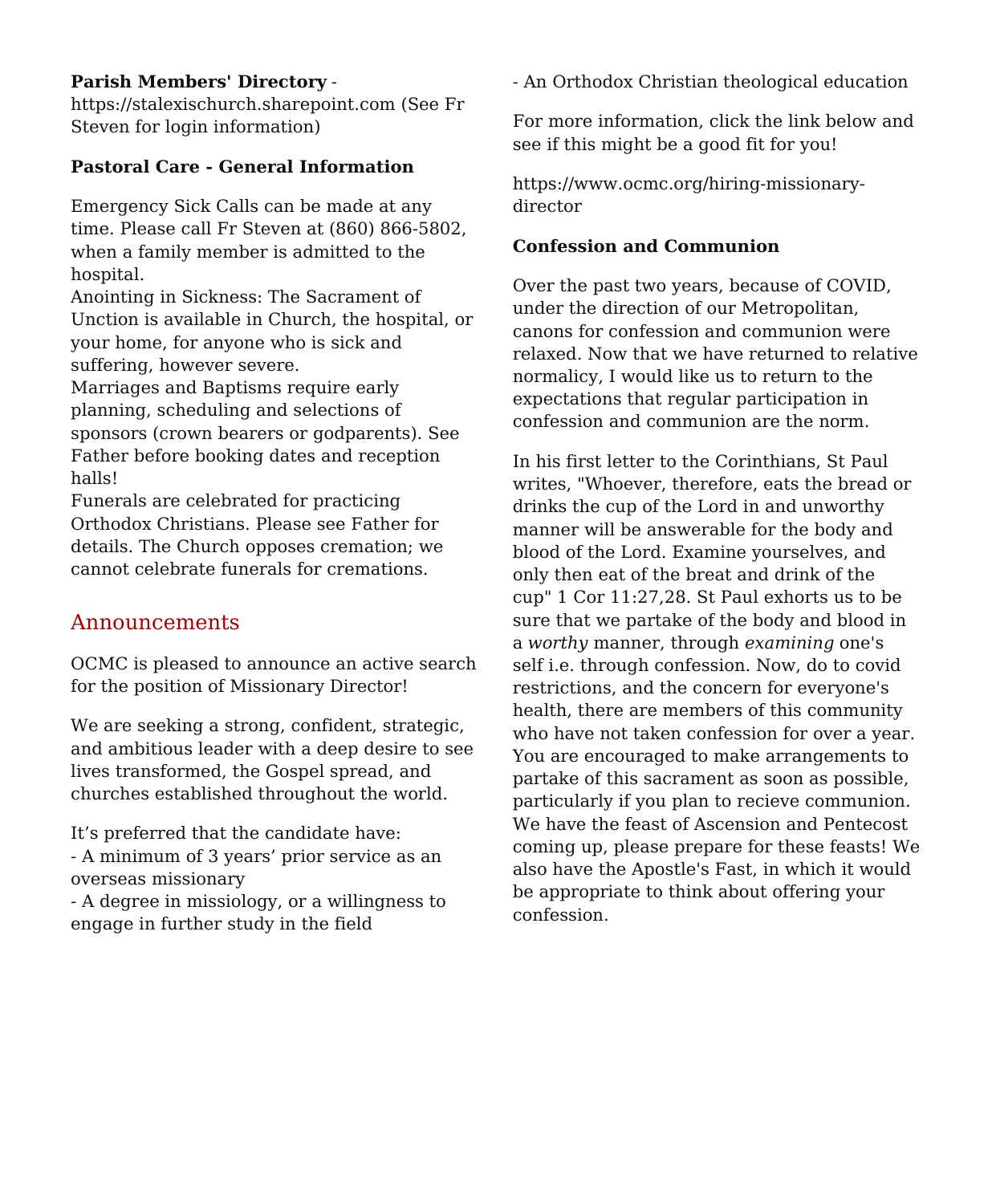According to the parish ByLaws, to be considered a voting member, you must partake of the sacraments at least once a year. if you have not discussed your current situation as to why you are not participating in the sacraments with Fr Steven by the Feast of Sts Peter and Paul, you will be at risk of losing your voting status. St Paul states that those who partake of the Body and Blood unworthily eat and drink judgement unto themselves 1 Cor 11:29, if you have not entered into confession (or discussed this with Fr Steven) by this same Feast, in order to protect you from this self-judgement, I will be obliged to withold the Chalice from you. Please understand that this is my responsibility as Priest and Pastor. Simply communicating with me will avoid any confusion at the Chalice.

## Prayers, Intercessions and Commemorations



Priest Ceraphim, Deacon Timothy, Evelyn, Katheryn, Anne, Aaron, Veronica, Richard, Nancy, Susanne, Gail, Kelley, Nina, Ellen, Maureen, Elizabeth, Christopher, Joshua, Jennifer, Petra, Olivia, Jessica, Sean, Sarah, Justin, Edward, Dayna and Maria.

Please pray for our catecumen David.

Many Years to: Greg and Christine Jankura on the occasion of their anniversary; and to Sarah Luft on the occasion of her birthday.

Memory Eternal for Joseph Anselmo on the occasion of his repose.

- - Pray for: All those confined to hospitals, nursing homes, and their own homes due to illness; for all those who serve in the armed forces; widows, orphans, prisoners, victims of violence, and refugees;
	- All those suffering chronic illness, financial hardship, loneliness, addictions, abuse, abandonment and despair; those who are homeless, those who are institutionalize, those who have no one to pray for them;
	- All Orthodox seminarians & families; all Orthodox monks and nuns, and all those considering monastic life; all Orthodox missionaries and their families.
	- All those who have perished due to hatred, intolerance and pestilence; all those departed this life in the hope of the Resurrection.

Blind Man. Virgin Martyr Theodosia of Tyre (307-308). Repose of Bl. John of Ustiug, Foolfor-Christ (1494). Virgin Martyr Theodosia, Nun, of Constantinople (726-730).

### **Prayer for family and friends in the Ukraine and Russia**

Hope, Myron, Daniel, Stepan, Galina, Maria, Vl

If you have specific names of anyone you would like to have included here, please send them to Fr Steven.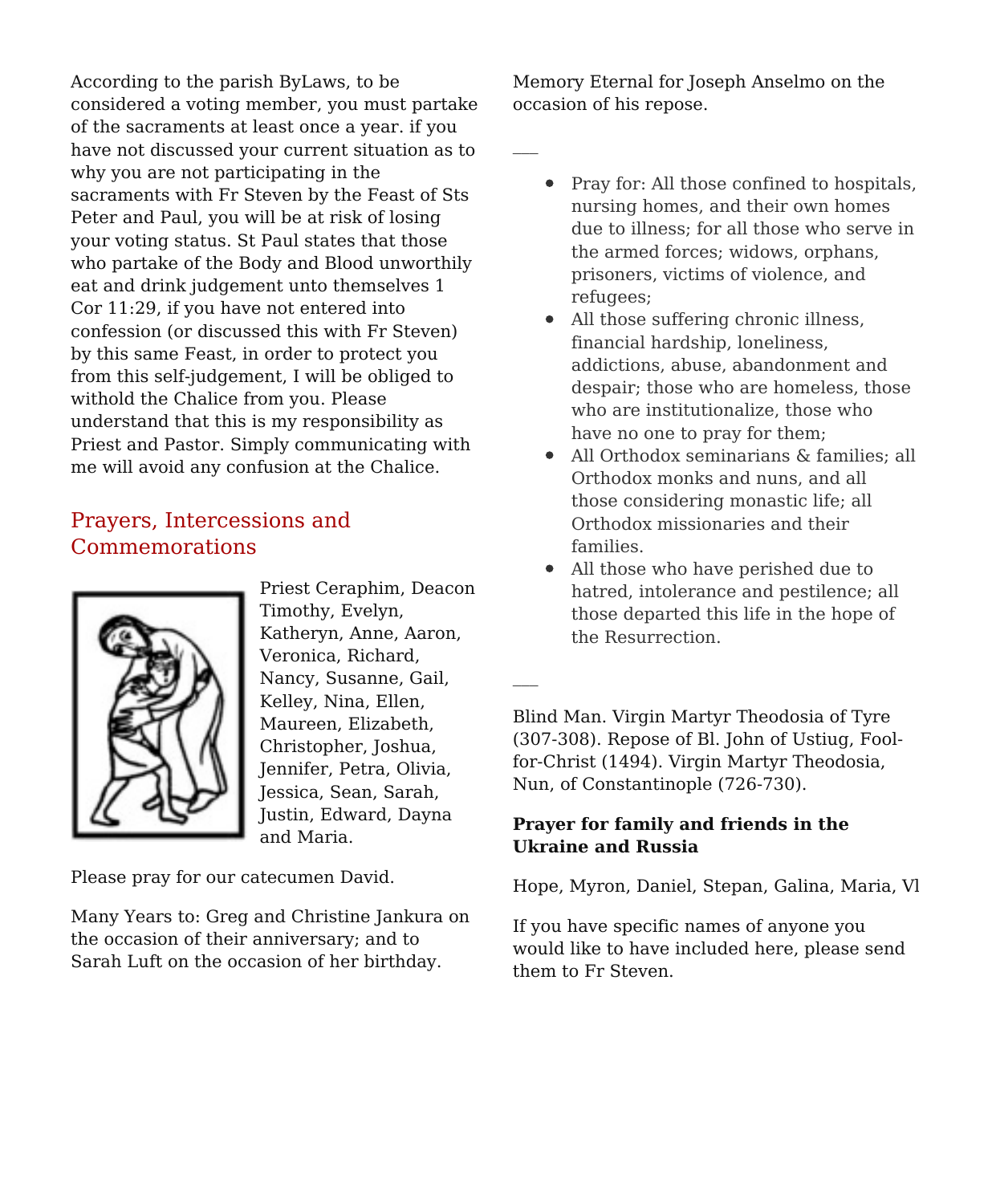## Parish Calendar

### Schedule of Services and Events

May 29 to June 6, 2022

#### **Sunday, May 29**

Greg & Christine Jankura Sunday of the Blind Man 9:30AM Divine Liturgy

**Monday, May 30** 6th Monday after Pascha

**Tuesday, May 31**

Hermias the Martyr at Comana 8:30AM Daily Matins

**Wednesday, June 1** Apodosis of Pascha 4:30PM Open Doors 6:00PM Vesperal Divine LIturgy

#### **Thursday, June 2**

Holy Ascension Sarah Luft 8:30AM Akathist for the Ascension

#### **Friday, June 3**

Lucillian of Byzantium, 4 martyred Youths and Paula the Virgin Repose of Joseph Anselmo

### **Saturday, June 4**

Our Father Metrophanes, Archbishop of Constantinople 5:30PM Great Vespers

### **Sunday, June 5**

Fathers of the 1st Council

#### 9:30AM Divine Liturgy

### **Monday, June 6**

Hilarion the New of Dalmation Monastery Church Cleaning: Greg Jankura

### Saints and Feasts

#### **May 29**

#### **Sunday of the Blind Man**

The Lord Jesus was coming from the Temple on the Sabbath, when, while walking in the way, He saw the blind man mentioned in today's Gospel. This man had been born thus from his mother's womb, that is, he had been born without eyes (see Saint John Chrysostom, Homily LVI on Matthew; Saint Irenaeus, Against Heresies, Book V:15; and the second Exorcism of Saint Basil the Great). When the disciples saw this, they asked their Teacher, "Who did sin, this man, or his parents, that he was born blind?" They asked this because when the Lord had healed the paralytic at the Sheep's Pool, He had told him, "Sin no more, lest a worse thing come unto thee" (John 5:14); so they wondered, if sickness was caused by sin, what sin could have been the cause of his being born without eyes. But the Lord answered that this was for the glory of God. Then the God-man spat on the ground and made clay with the spittle. He anointed the eyes of the blind man and said to him, "Go, wash in the Pool of Siloam." Siloam (which means "sent") was a well-known spring in Jerusalem used by the inhabitants for its waters, which flowed to the eastern side of the city and collected in a large pool called "the Pool of Siloam."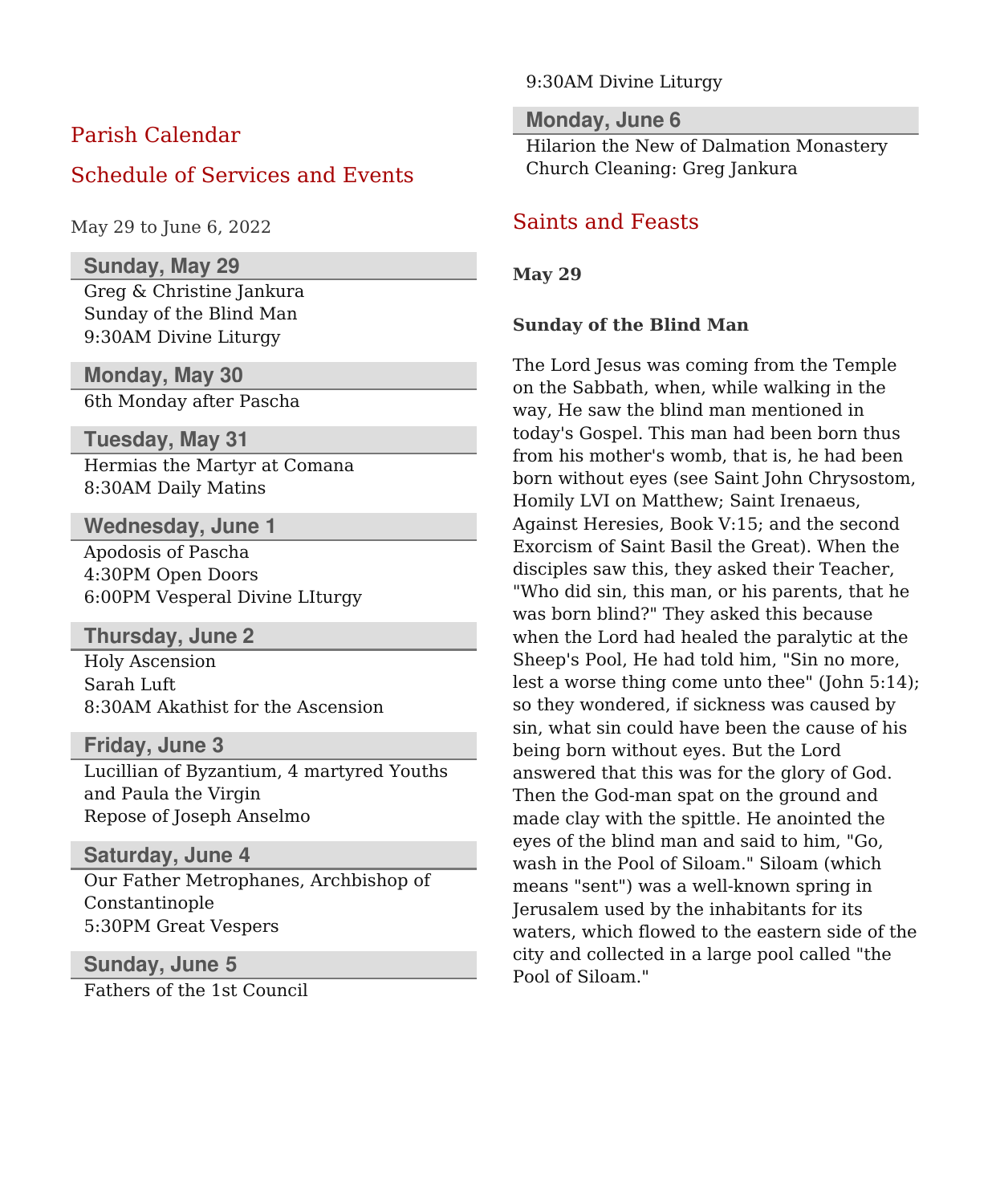Therefore, the Saviour sent the blind man to this pool that he might wash his eyes, which had been anointed with the clay-not that the pool's water had such power, but that the faith and obedience of the one sent might be made manifest, and that the miracle might become more remarkable and known to all, and leave no room for doubt. Thus, the blind man believed in Jesus' words, obeyed His command, went and washed himself, and returned, no longer blind, but having eyes and seeing. This was the greatest miracle that our Lord had yet worked; as the man healed of his blindness himself testified, "Since time began, never was it heard that any man opened the eyes of one that was born blind," although the Lord had already healed the blind eyes of many. Because he now had eyes, some even doubted that he was the same person (John 9:8-9); and it was still lively in their remembrance when Christ came to the tomb of Lazarus, for they said, "Could not this man, who opened the eyes of the blind man, have caused that even this man should not have died?" Saint John Chrysostom gives a thorough and brilliant exposition of our Lord's meeting with the woman of Samaria, the healing of the paralytic, and the miracle of the blind man in his commentaries on the Gospel of Saint John.

#### **June 02**

#### **Holy Ascension**

The Lord Jesus passed forty days on earth after His Resurrection from the dead, appearing continually in various places to His disciples, with whom He also spoke, ate,

and drank, thereby further demonstrating His Resurrection. On this Thursday, the fortieth day after Pascha, He appeared again in Jerusalem. After He had first spoken to the disciples about many things, He gave them His last commandment, that is, that they go forth and proclaim His Name to all nations, beginning from Jerusalem. But He also commanded them that for the present, they were not to depart from Jerusalem, but to wait there together until they receive power from on high, when the Holy Spirit would come upon them.

Saying these things, He led them to the Mount of Olives, and raising His hands, He blessed them; and saying again the words of the Father's blessing, He was parted from them and taken up. Immediately a cloud of light, a proof of His majesty, received Him. Sitting thereon as though on a royal chariot, He was taken up into Heaven, and after a short time was concealed from the sight of the disciples, who remained where they were with their eyes fixed on Him. At this point, two Angels in the form of men in white raiment appeared to them and said, "Ye men of Galilee, why stand ye gazing up into Heaven? This same Jesus, Who is taken up from you into Heaven, shall so come in like manner as ye have seen Him go into Heaven" (Acts 1:11). These words, in a complete and concise manner, declare what is taught in the Symbol of Faith concerning the Son and Word of God. Therefore, having so fulfilled all His dispensation for us, our Lord Jesus Christ ascended in glory into Heaven, and sat at the right hand of God the Father. As for His sacred disciples, they returned from the Mount of Olives to Jerusalem, rejoicing because Christ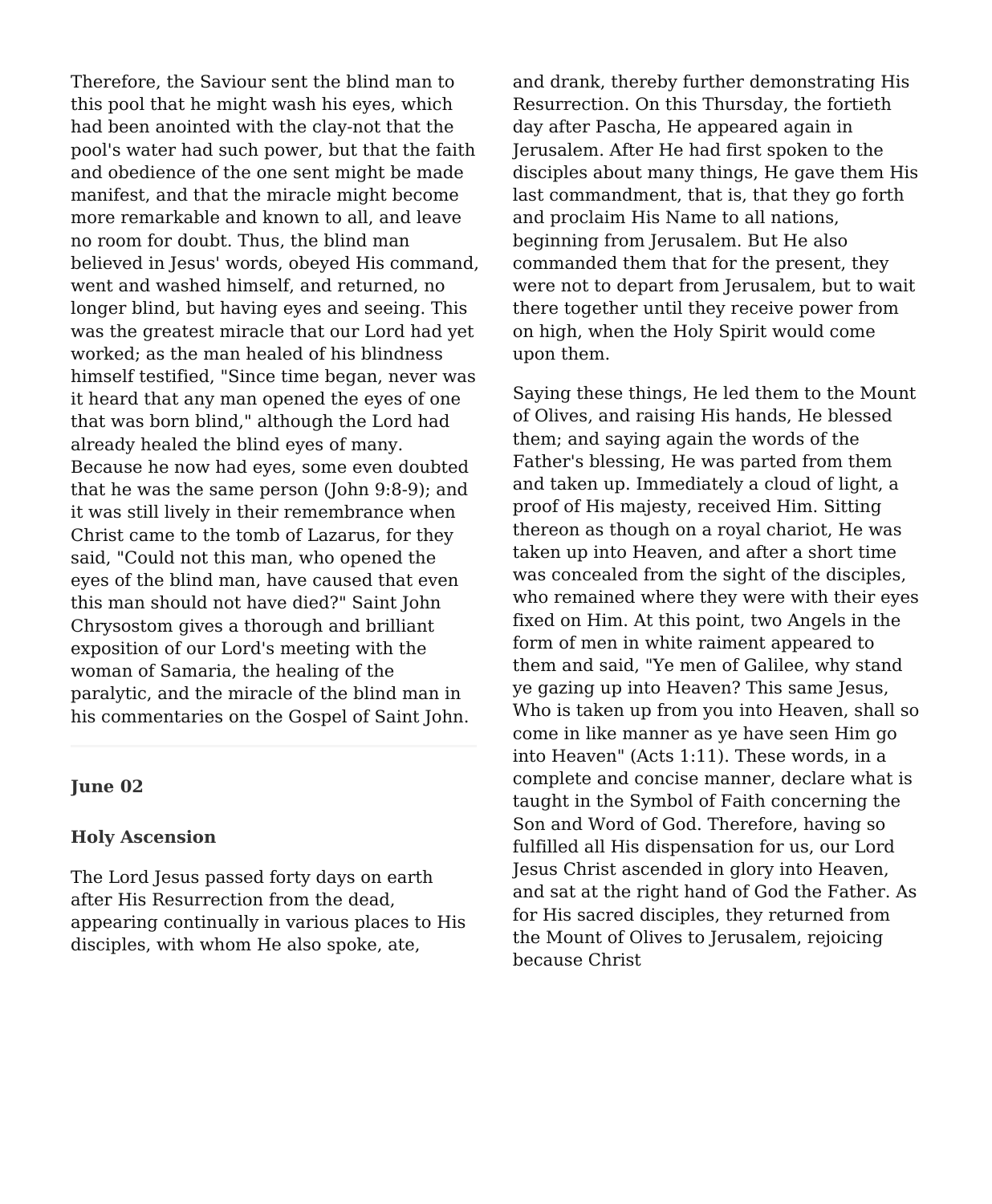had promised to send them the Holy Spirit.

It should be noted that the Mount of Olives is a Sabbath's day journey from Jerusalem, that is, the distance a Jew was permitted to walk on the day of the Sabbath. Ecumenius writes, "A Sabbath day's journey is one mile in length, as Clement says in his fifth Stromatis; it is two thousand cubits, as the Interpretation of the Acts states." They draw this conclusion from the fact that, while they were in the wilderness, the Israelites of old kept within this distance from the Holy Tabernacle, whither they walked on the Sabbath day to worship God.

#### **June 04**

#### **Mary & Martha, the sisters of Lazarus**

The Holy Myrrh-bearers Mary and Martha, together with their brother Lazarus, were especially devoted to our Savior, as we see from the accounts given in the tenth chapter of Saint Luke, and in the eleventh and twelfth chapters of Saint John. They reposed in Cyprus, where their brother became the first Bishop of Kition after his resurrection from the dead. See also the accounts on Lazarus Saturday and the Sunday of the Myrrhbearing Women.

#### **June 05**

#### **Fathers of the 1st Council**

The heresiarch Arius was a Libyan by race and a protopresbyter of the Church of Alexandria. In 315, he began to blaspheme against the Son and Word of God, saying that He is not true God, consubstantial with the Father, but is rather a work and creation, alien to the essence and glory of the Father, and that there was a time when He was not. This frightful blasphemy shook the faithful of Alexandria. Alexander, his Archbishop, after trying in vain to correct him through admonitions, cut him off from communion and finally in a local council deposed him in the year 321. Yet neither did the blasphemer wish to be corrected, nor did he cease sowing the deadly tares of his heretical teachings; but writing to the bishops of other cities, Arius and his followers requested that his doctrine be examined, and if it were unsound, that the correct teaching be declared to him. By this means, his heresy became universally known and won many supporters, so that the whole Church was soon in an uproar.

Therefore, moved by divine zeal, the first Christian Sovereign, Saint Constantine the Great, the equal to the Apostles, summoned the renowned First Ecumenical Council in Nicaea, a city of Bithynia. It was there that the shepherds and teachers of the Church of Christ gathered from all regions in the year 325. All of them, with one mouth and one voice, declared that the Son and Word of God is one in essence with the Father, true God of true God, and they composed the holy Symbol of Faith up to the seventh article (since the remainder, beginning with "And in the Holy Spirit," was completed by the Second Ecumenical Council). Thus they anathematized the impious Arius of evil belief and those of like mind with him, and cut them off as rotten members from the whole body of the faithful.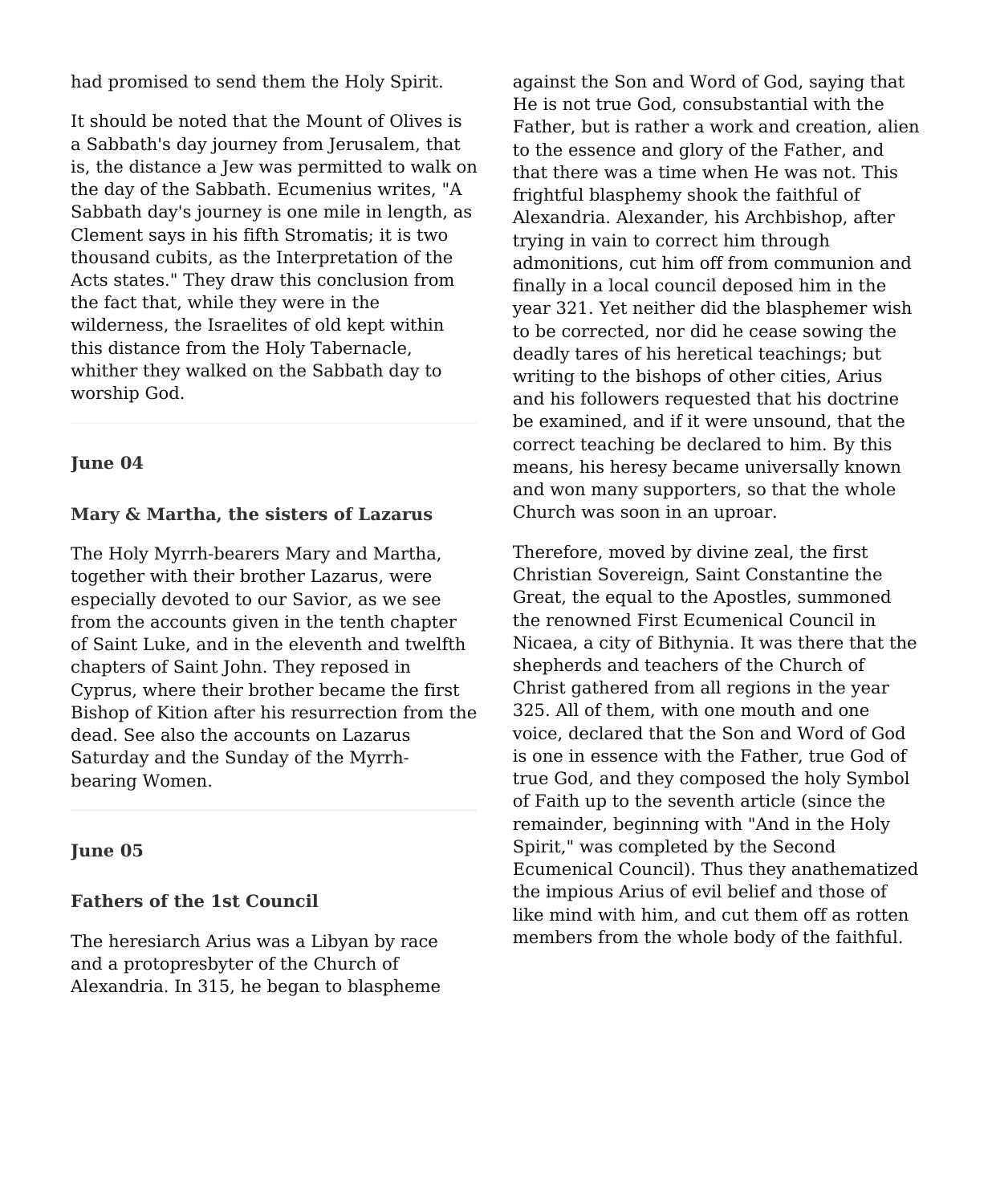Therefore, recognizing the divine Fathers as heralds of the Faith after the divine Apostles, the Church of Christ has appointed this present Sunday for their annual commemoration, in thanksgiving and unto the glory of God, unto their praise and honour, and unto the strengthening of the true Faith.

## Hymns of the Day



Priest: "Blessed is the Kingdom…" Choir: "Amen." Priest: "Christ is risen…  $''$  (2  $\frac{1}{2}$  times) Choir: "and upon those in the tombs bestowing life!"

(The Divine Liturgy is begun in this manner until the Leavetaking of Pascha.)

### **Tone 5 Troparion (Resurrection)**

Let us, the faithful, praise and worship the Word,

co-eternal with the Father and the Spirit, born for our salvation from the Virgin; for He willed to be lifted up on the Cross in the flesh,

to endure death,

and to raise the dead//

by His glorious Resurrection.

### **Tone 4 Kontakion (Pentecostarion)**

I come to You, O Christ, blind from birth in my spiritual eyes, and call to You in repentance:// "You are the most radiant Light of those

in darkness."

### **Tone 8 Kontakion (Pascha)**

You descended into the tomb, O Immortal, You destroyed the power of death. In victory You arose, O Christ God, proclaiming: "Rejoice!" to the Myrrhbearing Women,// granting peace to Your Apostles, and bestowing Resurrection on the fallen.

### *(Instead of "It is truly meet…," we sing:)*

The Angel cried to the Lady, full of grace: "Rejoice, O pure Virgin! Again, I say: Rejoice, your Son is risen from His three days in the tomb!

With Himself He has raised all the dead." Rejoice, O ye people!

Shine, shine, O new Jerusalem! The glory of the Lord has shone on you. Exult now, and be glad, O Zion! Be radiant, O pure Theotokos, in the Resurrection of your Son!

### **Communion Hymn**

Receive the Body of Christ; taste the fountain of immortality! Praise the Lord from the heavens, praise Him in the highest! (Ps. 148:1) Alleluia, Alleluia, Alleluia!

Priest: "In the fear of God…" Choir: "Blessed is He that comes in the Name of the Lord… " Priest: "O God, save Your people… " Choir: "Christ is risen from the dead… " (sung once, instead of "We have seen the True Light…)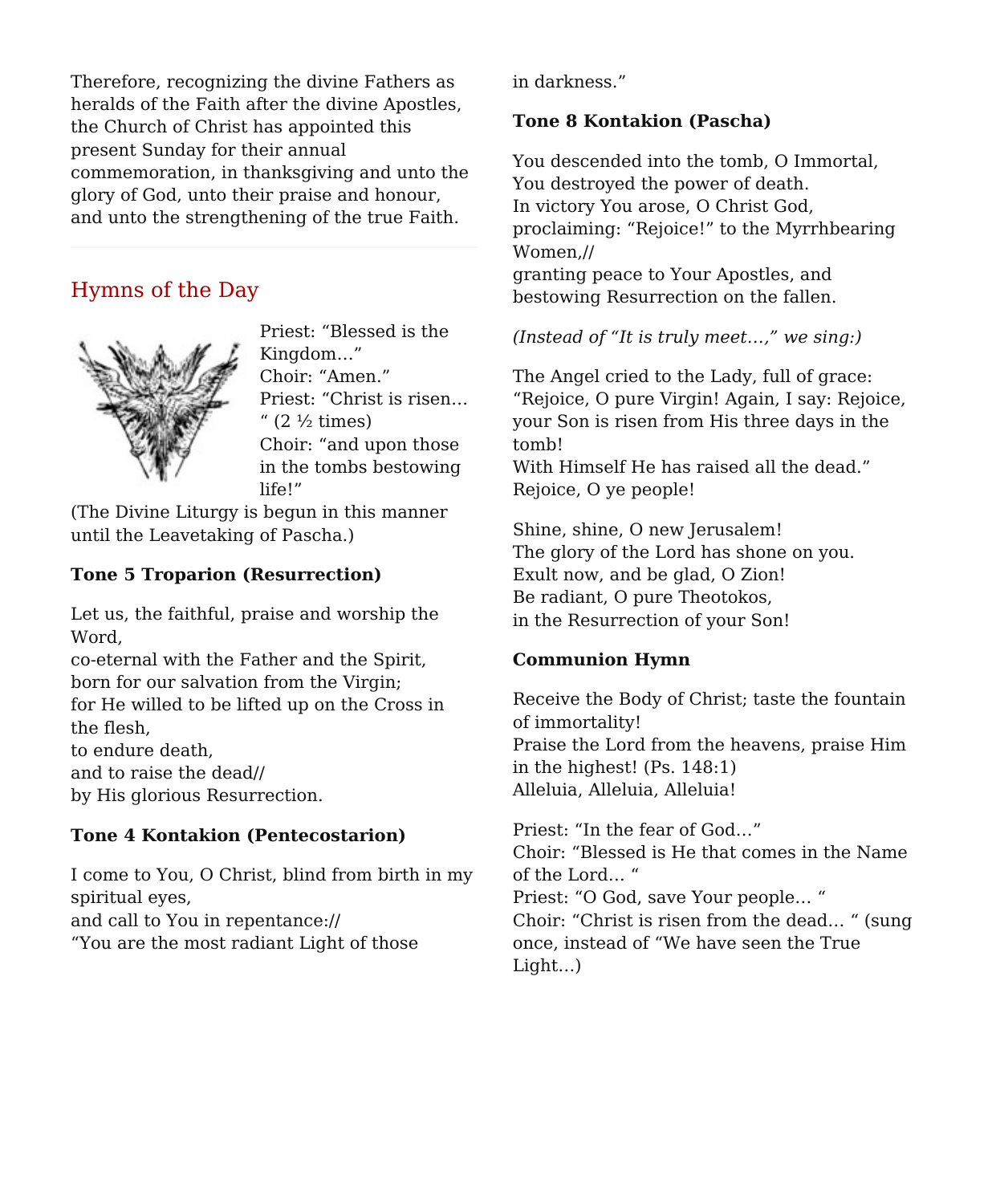Priest: "Always, now and ever…" Choir: "Let our mouths be filled…"

At the Dismissal, the Priest says: "Glory to You, O Christ…" and the choir sings "Christ is risen from the dead…" (thrice).

And unto us He has given eternal life. Let us worship His Resurrection on the third day!

## Gospel and Epistle Readings

## Epistle Reading

### **Prokeimenon. 5th Tone. Psalm 11.7,1.**

You, O Lord, shall keep us and preserve us. Verse: Save me, O Lord, for the godly man has failed.

#### **The reading is from Acts of the Apostles 16:16-34.**

IN THOSE DAYS, as we apostles were going to the place of prayer, we were met by a slave girl who had a spirit of divination and brought her owners much gain by soothsaying. She followed Paul and us, crying, "These men are servants of the Most High God, who proclaim to you the way of salvation." And this she did for many days. But Paul was annoyed, and turned and said to the spirit, "I charge you in the name of Jesus Christ to come out of her." And it came out that very hour. But when her owners saw that their hope of gain was gone, they seized Paul and Silas and dragged them into the market place before the rulers; and when they had brought them to the magistrates they said, "These

men are Jews and they are disturbing our city. They advocate customs which it is not lawful for us Romans to accept or practice." The crowd joined in attacking them; and the magistrates tore the garments off them and gave orders to beat them with rods. And when they had inflicted many blows upon them, they threw them into prison, charging the jailer to keep them safely. Having received this charge, he put them into the inner prison and fastened their feet in the stocks. But about midnight Paul and Silas were praying and singing hymns to God, and the prisoners were listening to them, and suddenly there was a great earthquake, so that the foundations of the prison were shaken; and immediately all the doors were opened and every one's fetters were unfastened. When the jailer woke and saw that the prison doors were open, he drew his sword and was about to kill himself, supposing that the prisoners had escaped. But Paul cried with a loud voice, "Do not harm yourself, for we are all here." And he called for lights and rushed in, and trembling with fear he fell down before Paul and Silas, and brought them out and said, "Men, what must I do to be saved?" And they said, "Believe in the Lord Jesus, and you will be saved, you and your household." And they spoke the word of the Lord to him and to all that were in his house. And he took them the same hour of the night, and washed their wounds, and he was baptized at once, with all his family. Then he brought them up into his house, and set food before them; and he rejoiced with all his household that he had believed in God.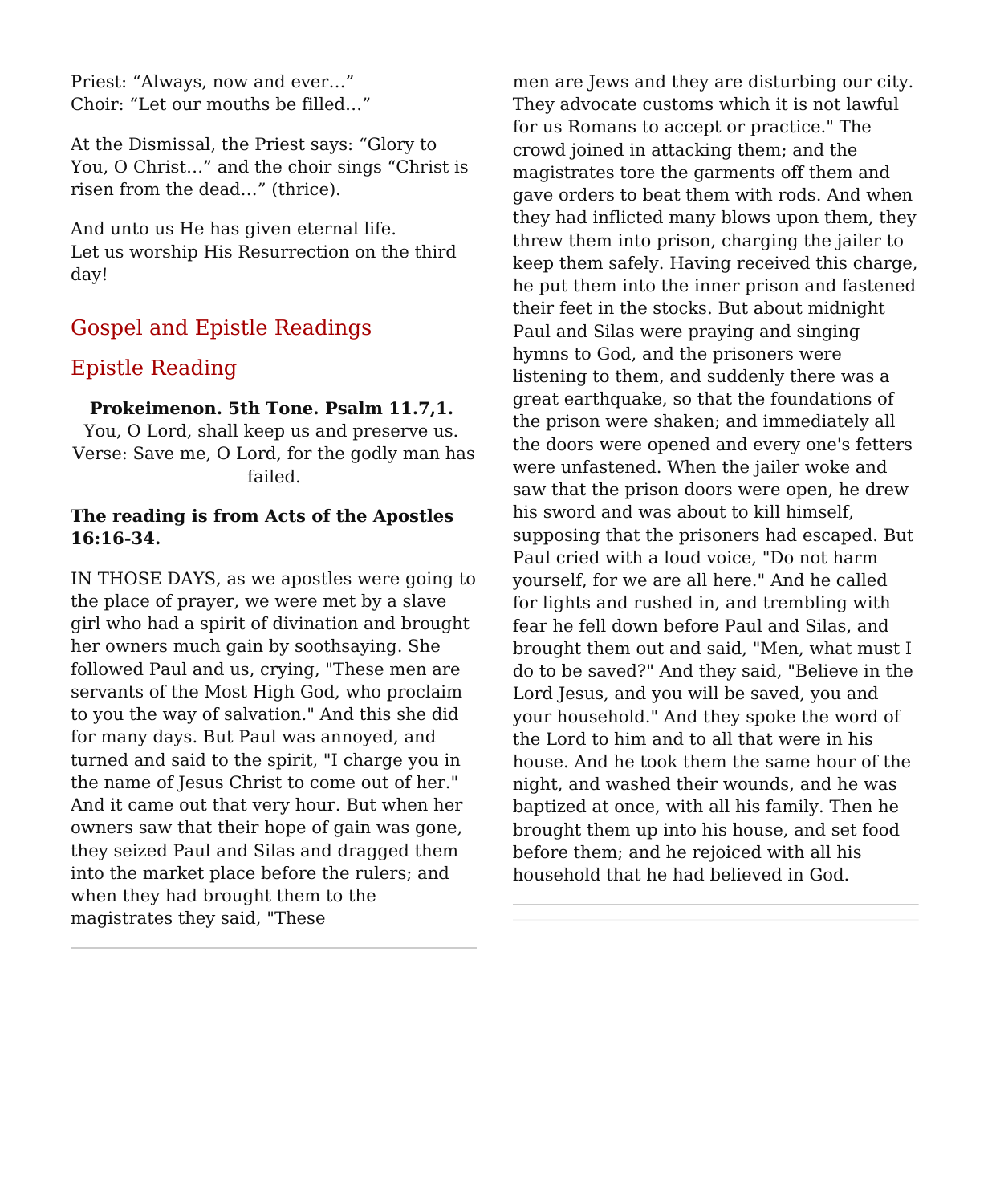## Gospel Reading

### **Sunday of the Blind Man The Reading is from John 9:1-38**

At that time, as Jesus passed by, he saw a man blind from his birth. And his disciples asked him, "Rabbi, who sinned, this man or his parents, that he was born blind?" Jesus answered, "It was not that this man sinned, or his parents, but that the works of God might be made manifest in him. We must work the works of him who sent me, while it is day; night comes, when no one can work. As long as I am in the world, I am the light of the world." As he said this, he spat on the ground and made clay of the spittle and anointed the man's eyes with the clay, saying to him, "Go, wash in the pool of Siloam" (which means Sent). So he went and washed and came back seeing. The neighbors and those who had seen him before as a beggar, said, "Is not this the man who used to sit and beg?" Some said, "It is he"; others said, "No, but he is like him." He said, "I am the man." They said to him, "Then how were your eyes opened?" He answered, "The man called Jesus made clay and anointed my eyes and said to me, 'Go to Siloam and wash'; so I went and washed and received my sight." They said to him, "Where is he?" He said, "I do not know."

They brought to the Pharisees the man who had formerly been blind. Now it was a sabbath day when Jesus made the clay and opened his eyes. The Pharisees again asked him how he had received his sight. And he said to them, "He put clay on my eyes and I

washed, and I see." Some of the Pharisees said, "This man is not from God, for he does not keep the sabbath." But others said, "How can a man who is a sinner do such signs?" There was a division among them. So they again said to the blind man, "What do you say about him, since he has opened your eyes?" He said, "He is a prophet."

The Jews did not believe that he had been blind and had received his sight, until they called the parents of the man who had received his sight, and asked them, "Is this your son, who you say was born blind? How then does he now see?" His parents answered, "We know that this is our son, and that he was born blind; but how he now sees we do not know, nor do we know who opened his eyes. Ask him; he is of age, he will speak for himself." His parents said this because they feared the Jews, for the Jews had already agreed that if anyone should confess him to be Christ he was to be put out of the synagogue. Therefore his parents said, "He is of age, ask him."

So for the second time they called the man who had been blind, and said to him, "Give God the praise; we know that this man is a sinner." He answered, "Whether he is a sinner, I do not know; one thing I know, that though I was blind, now I see." They said to him, "What did he do to you? How did he open your eyes?" He answered them, "I have told you already and you would not listen. Why do you want to hear it again? Do you too want to become his disciples?" And they reviled him, saying, "You are his disciple, but we are disciples of Moses. We know that God has spoken to Moses, but as for this man, we do not know where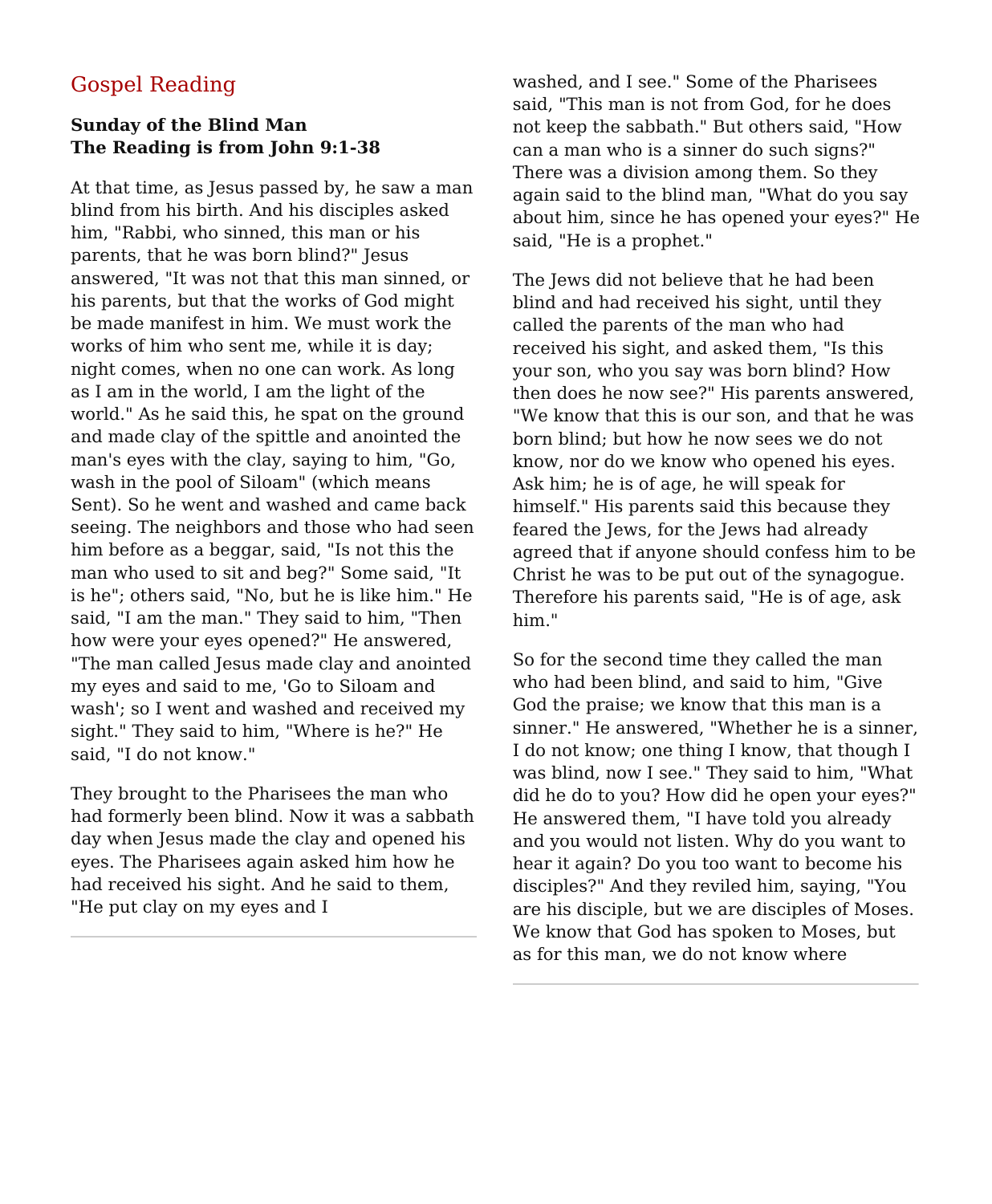he comes from." The man answered, "Why, this is a marvel! You do not know where he comes from, and yet he opened my eyes. We know that God does not listen to sinners, but if anyone is a worshiper of God and does his will, God listens to him. Never since the world began has it been heard that anyone opened the eyes of a man born blind. If this man were not from God, he could do nothing." They answered him, "You were born in utter sin, and would you teach us?" And they cast him out.

Jesus heard that they had cast him out, and having found him he said, "Do you believe in the Son of man?" He answered, "And who is he, sir, that I may believe in him?" Jesus said to him, "You have seen him, and it is he who speaks to you." He said, "Lord, I believe"; and he worshiped him.

## Bible Cross Reference



The Savior rejects the assumption (common in the ancient world) that all troubles and maladies are necessarily the consequence of personal sin or even the sins of one's parents...

You shall not bow down to them or serve them, for I, the Lord your God,

am a jealous God, recompensing the sins of the fathers on the children to the third and fourth generation of those

who hate Me; 6 but showing mercy to thousands, to those who love Me and keep My commandments. Ex 20:5

You shall not bow down to them nor serve them, because I am the Lord your God, a jealous God, repaying the sins of the fathers upon the children to the third and fourth generation of those who hate Me. Dt 5:9

"Yet you say, 'Why does a son not bear the wrongdoing of his father?' Because the son practiced righteousness, showed mercy, kept all My commandments and did them. Thus he will surely live. 20 But the soul who sins shall die. The son shall not bear the wrongdoing of his father, nor shall the father bear the wrongdoing of his son. The righteousness of a righteous man shall be upon himself, and the lawlessness of a lawless man shall be upon himself. 21 But if a lawless man turns from all the lawless deeds he commits, keeps all My commandments, does righteousness and shows mercy, he will surely live and not die. Ez 18:19-21

Though suffering can be the direct result of personal sin, this is certainly not always the case. In this instance, the man's blindness provided the occasion for the works of God to be revealed; it was not related directly to the man's personal sins.

The "works" that people do consist of:

FAITH: Jesus answered and said to them, "This is the work of God, that you believe in Him whom He sent." Jn 6:29

GOOD DEADS: "and come forth—those who have done good, to the resurrection of life,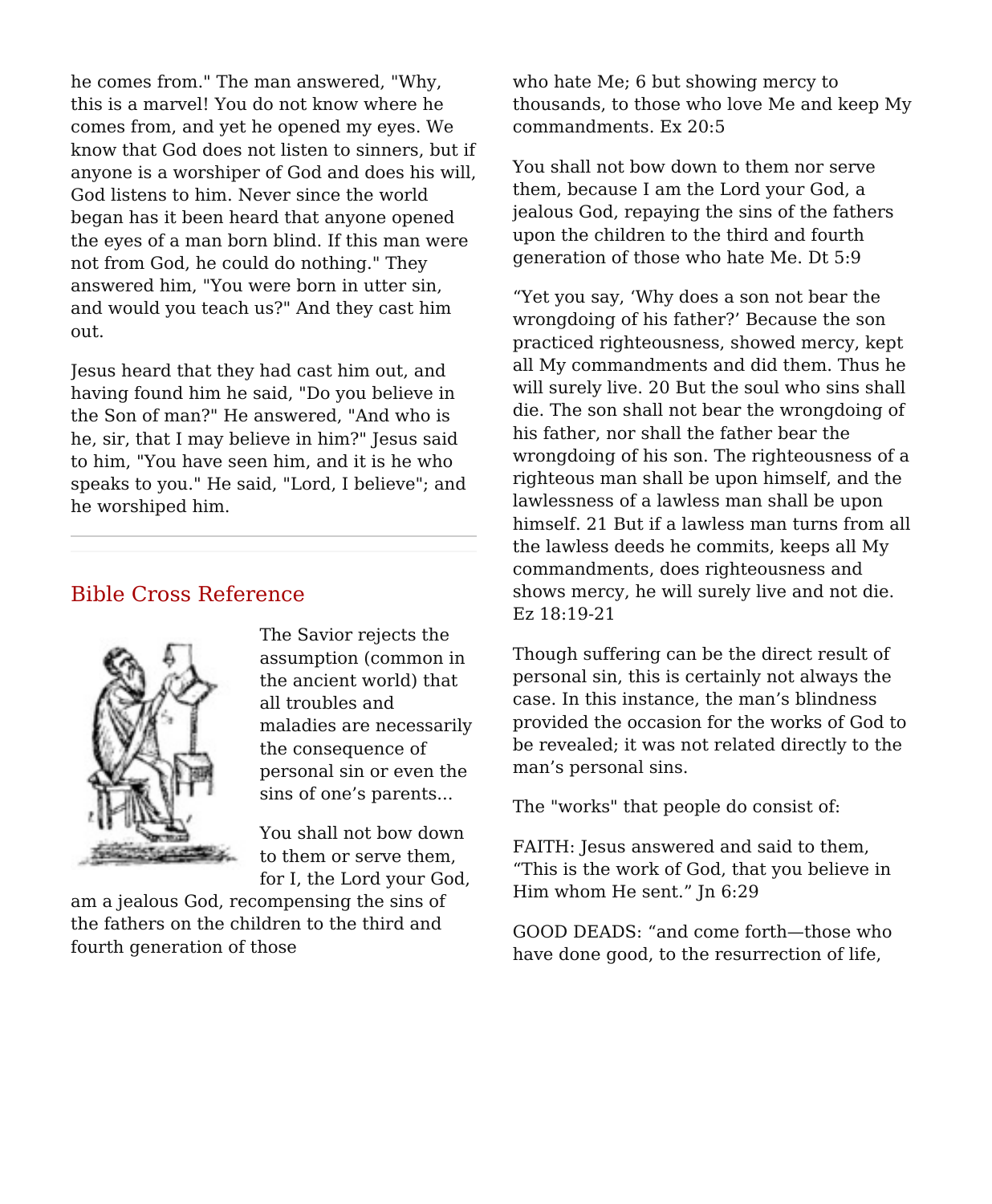and those who have done evil, to the resurrection of condemnation. Jn 5:29

#### REPENTENCE:

"He has blinded their eyes and hardened their hearts,

Lest they should see with their eyes, Lest they should understand with their hearts and turn,

So that I should heal them." Jn 12:40

## Wisdom of the Fathers

What could equal these souls? These men had been scourged, had received many, stripes, they had been misused, were in peril of their lives, were thrust into the inner prison, and set fast in the stocks: and for all this they did not suffer themselves to sleep, but kept vigil all the night. Do you mark what a blessing tribulation is? ...That the earthquake should not seem to have come of itself, there was this concurrent circumstance, bearing witness to it: "the doors were opened, and all their bonds were loosed." And it appears in the night-time; for the Apostles did not work for display, but for men's salvation...Here, they did but show the doors standing open, and it opened the doors of his heart, it loosed two sorts of chains; that (prisoner) kindled the (true) light; for the light in his heart was shining. "And he sprang in, and fell before them;" and he does not ask, How is this? What is this? but straightway he says, "What must I do to be saved?" What then answers Paul? "Believe on the Lord Jesus Christ, and thou shalt be saved, thou and thine house." (v. 31.) For this above all, wins men: that one's house also should be saved.

## **St. John Chrysostom**

Homily 36 on Acts 16, 4th Century

### Beyond the Sermon



Metropolitan Anthony of Sourozh Man Blind from Birth 4 June 1989

In the Name of the Father, the Son and the Holy Ghost. We heard today the story of the man born

blind. We do not know from experience what physical blindness is, but we can imagine how this man was walled in himself, how all the world around him existed only as a distant sound, something he could not picture, imagine. He was a prisoner within his own body. He could live by imaginations, he could invent a world around himself, he could by touch and by hearing approximate what really was around him; but the total, full reality could only escape him.

We are not physically blind, but how many of us are locked in themselves! Who of us can say that he is so open that he can perceive all the world in its width, but also in its depth? We meet people, and we see them with our eyes; but seldom it happens that beyond the outer shape, features, clothes, - how often does it happen that we see something of the depth of the person? How seldom it is that we look into a person's eyes and go deep